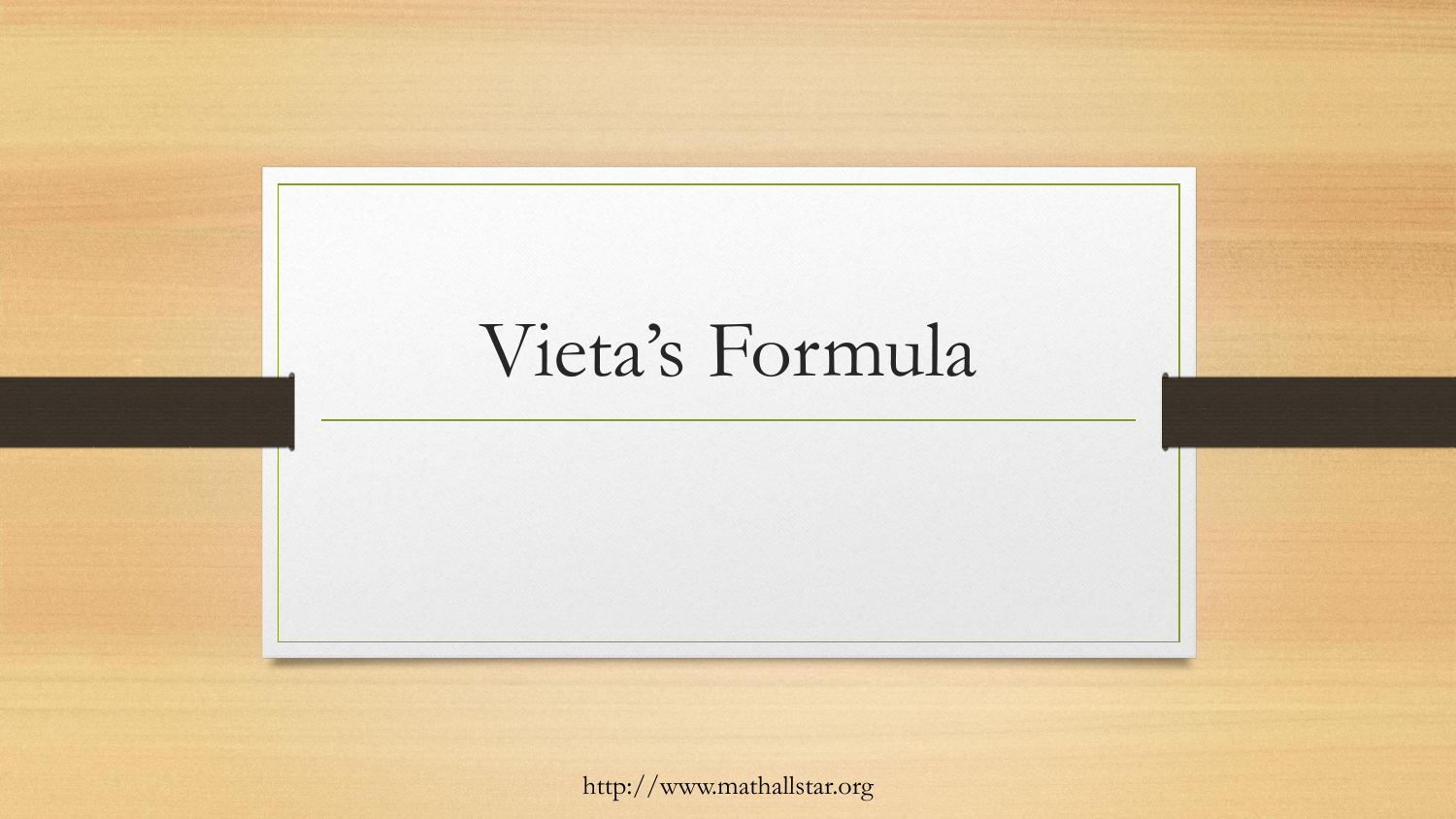#### Vieta's Theorem

Describes the relation between a polynomial's roots and its coefficients



A must-master technique



The key is NOT to solve the equation directly

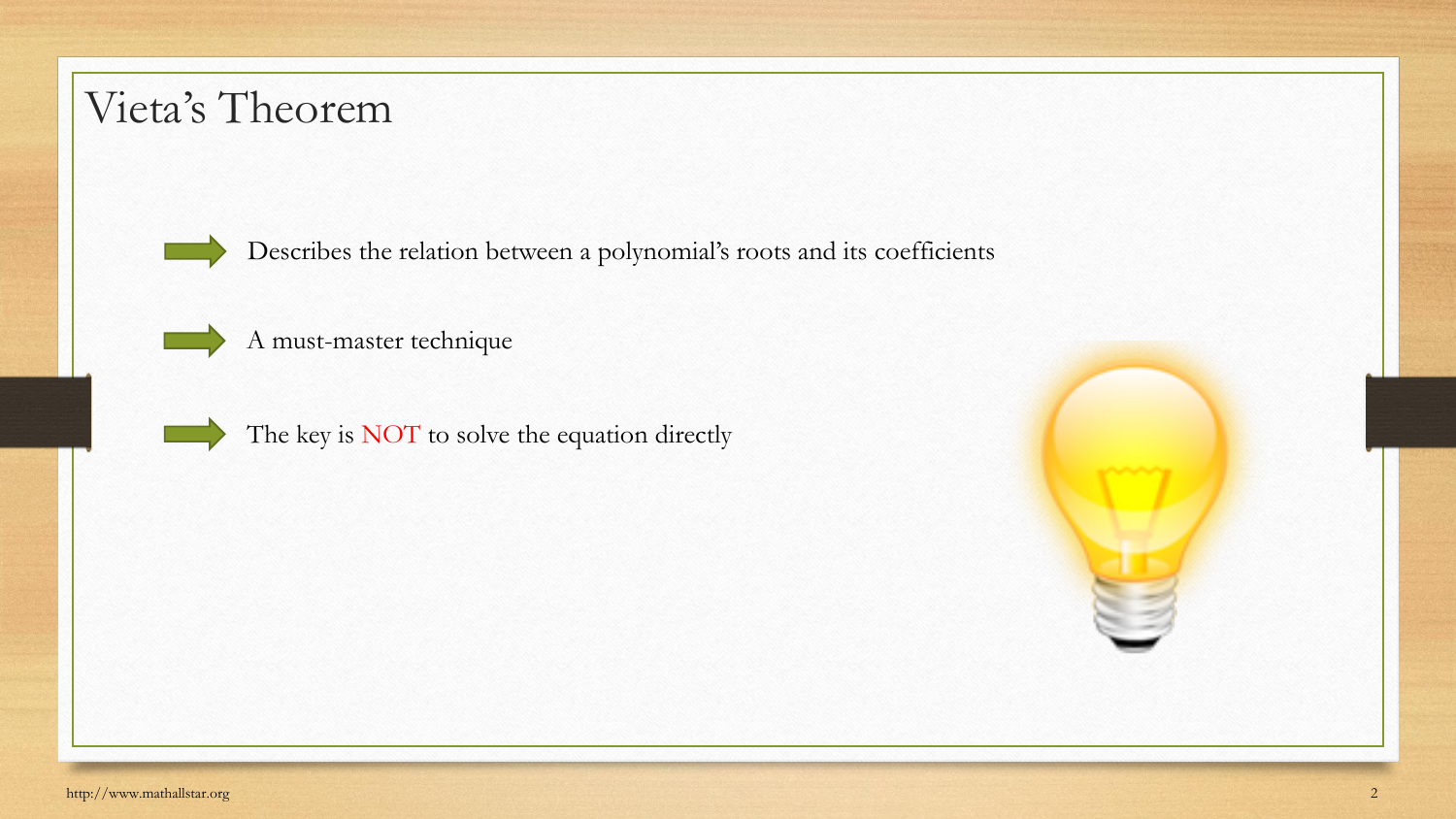#### Quadratic Vieta's Formula

Let  $x_1$  and  $x_2$  be the two roots of quadratic equation  $ax^2 + bx + c = 0$ , then

$$
x_1 + x_2 = -\frac{b}{a} \qquad x_1 \cdot x_2 = \frac{c}{a}
$$

A simple but *silly* proof

$$
\begin{cases}\n x_1 = \frac{-b + \sqrt{b^2 - 4ac}}{2a} \\
x_2 = \frac{-b - \sqrt{b^2 - 4ac}}{2a}\n\end{cases}\n\qquad\n\begin{cases}\n x_1 + x_2 = \frac{-b + \sqrt{b^2 - 4ac}}{2a} + \frac{-b - \sqrt{b^2 - 4ac}}{2a} = -\frac{b}{a} \\
x_1 \cdot x_2 = \frac{-b + \sqrt{b^2 - 4ac}}{2a} \cdot \frac{-b - \sqrt{b^2 - 4ac}}{2a} = \frac{c}{a}\n\end{cases}
$$

Why this is a *silly* proof?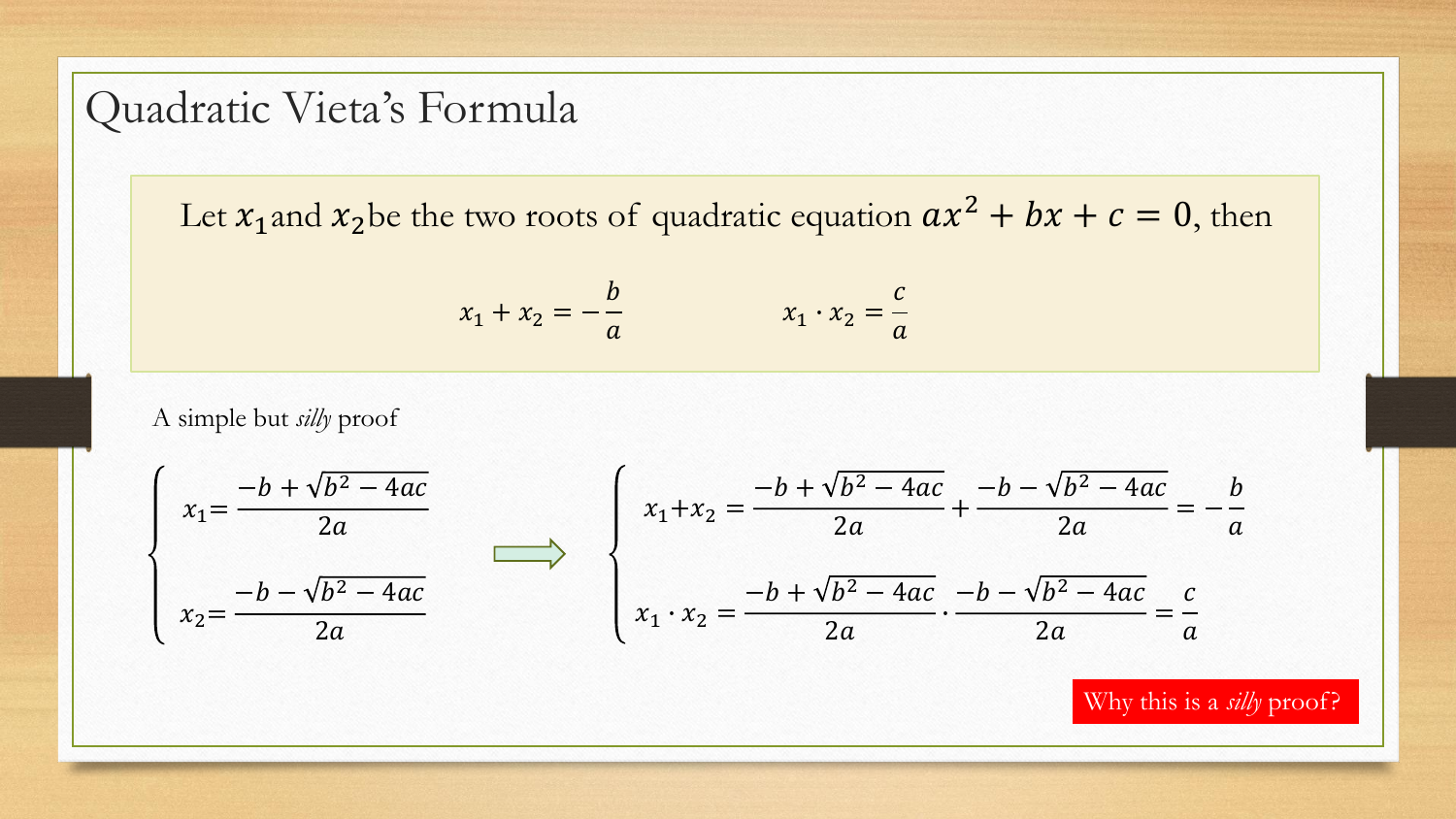#### Another Proof example Find a quadratic equation whose roots are 1 and 2. Solution:  $(x-1)(x-2) = 0 \implies k(x-1)(x-2) = 0$ , where  $k \neq 0$ .  $x^2 - 3x + 2 = 0$   $\implies$  1 + 2 = 3  $\blacktriangleright$  1 × 2 = 2 Vieta's Formula  $ax^2 + bx + c = 0 \iff a(x - x_1)(x - x_2) = 0 \iff ax^2 - a(x_1 + x_2)x + ax_1x_2 = 0$  $\left\{ \right.$  $b = -a(x_1 + x_2)$  $c = a x_1 x_2$  $x_1 + x_2 = \boldsymbol{b}$  $\boldsymbol{a}$  $x_1 \cdot x_2 =$  $\mathcal{C}_{0}$ Why is this proof better? Let  $x_1$  and  $x_2$  be two roots of quadratic equation  $ax^2 + bx + c = 0$ , then  $x_1 + x_2 = -\frac{b}{a}$  $\frac{b}{a}$ ,  $x_1x_2 = \frac{c}{a}$  $\frac{c}{a}$ .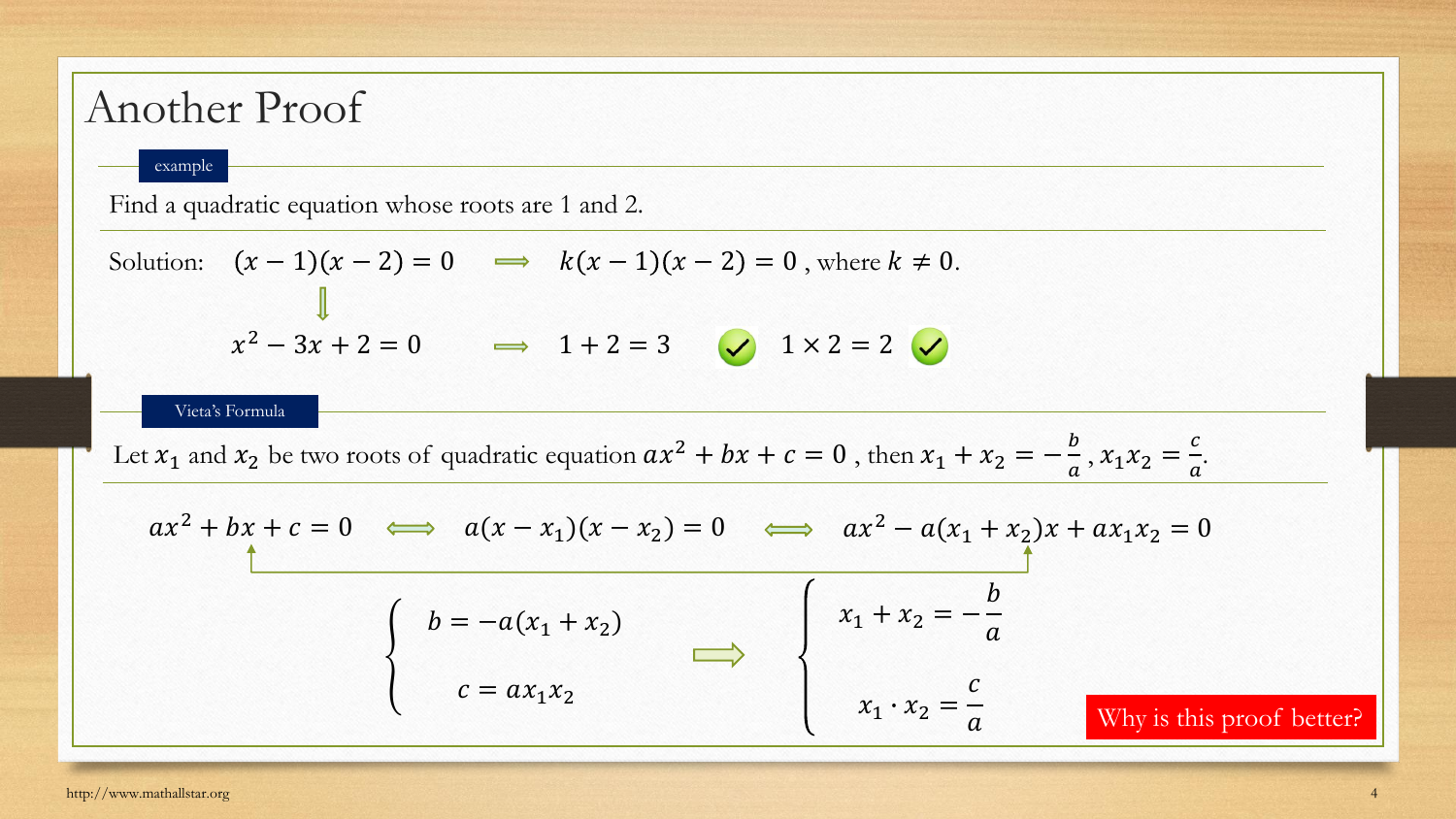# Example

Let  $x_1$  and  $x_2$  be two roots of quadratic equation  $x^2 - 3x + 2 = 0$ .

1) Find the value of  $x_1^2 + x_2^2$ .

2 Find a quadratic equation whose roots are  $x_1^2$  and  $x_2^2$ .

Find the value of  $\frac{1}{x+1}$  $x_1 + 1$  $+\frac{1}{\cdots}$  $x_2+1$ 3) Find the value of  $\frac{1}{x+1} + \frac{1}{x+1}$ . 4) Write a recurrence relation for sequence  $y_n = x_1^n + x_2^n$ . 5 Find the value of  $x_1^3 + x_2^3$ .

More expression Advanced topic

Equation construction

Expression containing roots

# The key is NOT to solve the roots!

The simple equation given in this example is for illustration purpose so you can easily check your result.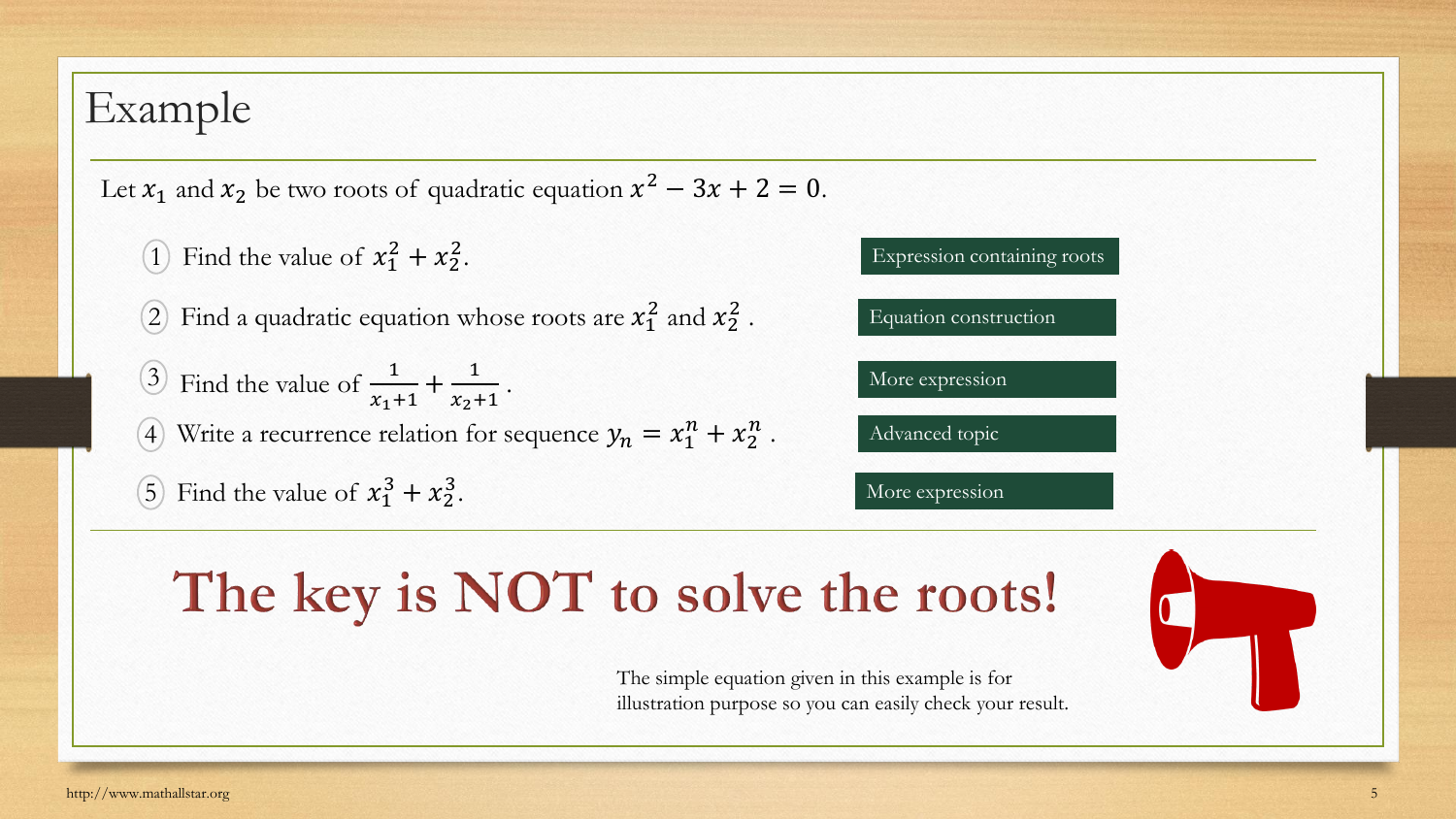Let  $x_1$  and  $x_2$  be two roots of quadratic equation  $x^2 - 3x + 2 = 0$ .

1 Find the value of  $x_1^2 + x_2^2$ 

Expression containing roots

$$
x_1^2 + x_2^2 = (x_1 + x_2)^2 - 2x_1x_2 = (3)^2 - 2 \times (2) = 5
$$

Convert the target expression to  $(x_1+x_2)$  and  $(x_1 \cdot x_2)$  using polynomial transformation.

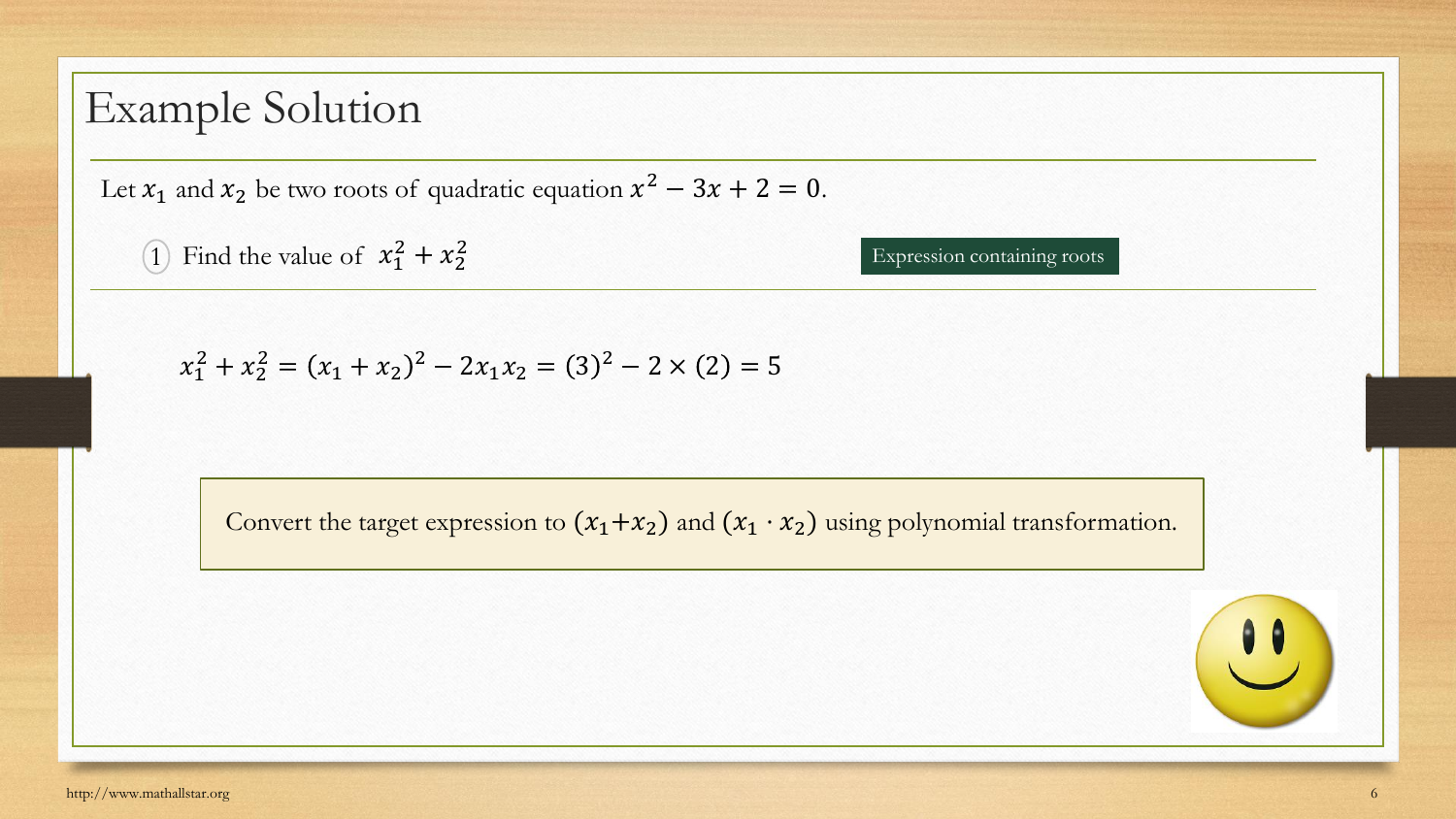Let  $x_1$  and  $x_2$  be two roots of quadratic equation  $x^2 - 3x + 2 = 0$ .

2 Find a quadratic equation whose roots are  $x_1^2$  and  $x_2^2$ . Equation construction



It is equivalent to finding the value of  $x_1^2 + x_2^2$  and  $x_1^2 x_2^2$ . Why?

$$
\begin{cases} x_1^2 + x_2^2 = (x_1 + x_2)^2 - 2x_1x_2 = (3)^2 - 2 \times (2) = 5\\ x_1^2 x_2^2 = (x_1 x_2)^2 = (2)^2 = 4 \end{cases}
$$

∴ one desired equation is  $x^2 - 5x + 4 = 0$ .

Can you verify the result?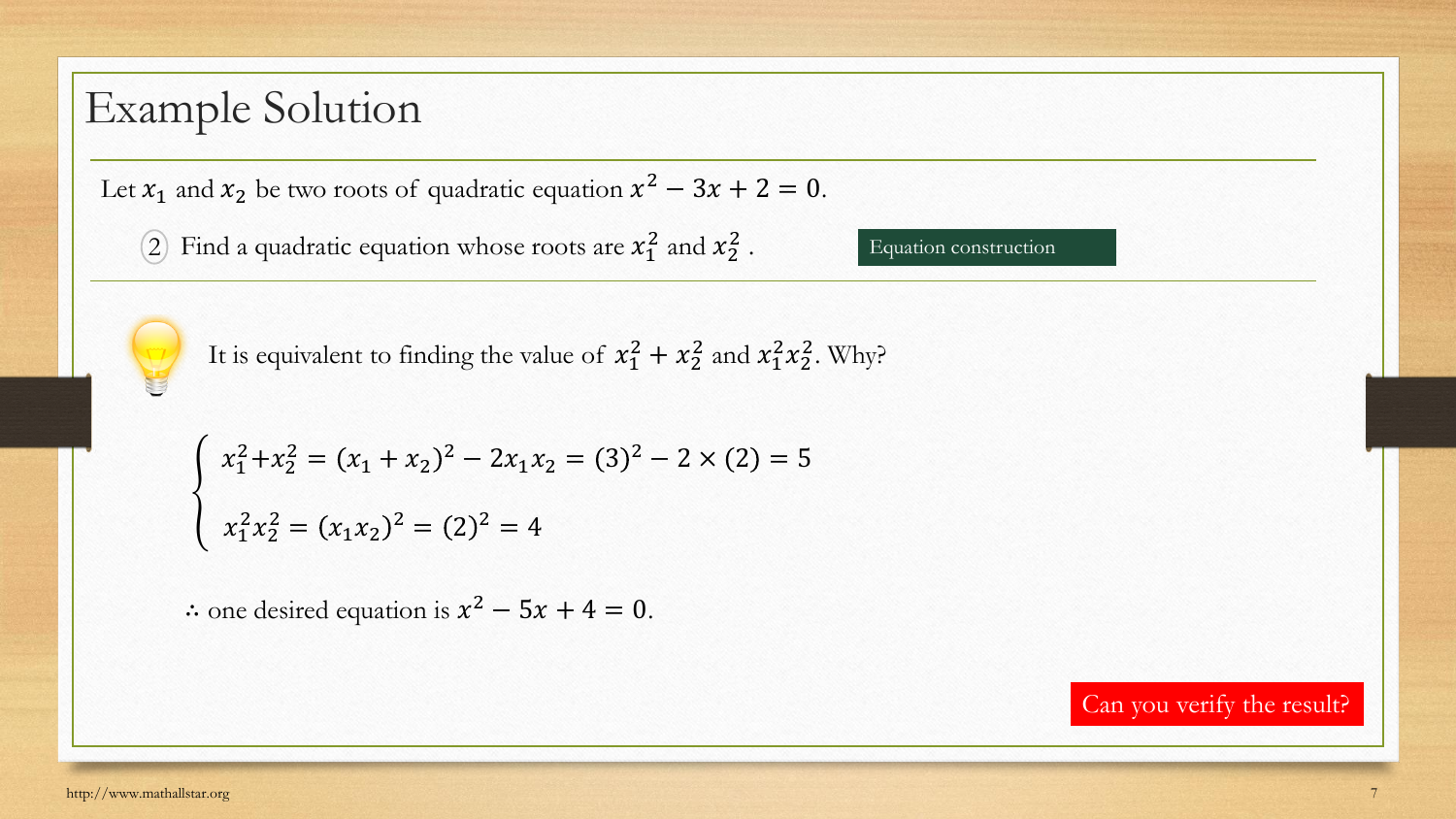Let  $x_1$  and  $x_2$  be two roots of quadratic equation  $x^2 - 3x + 2 = 0$ .

3 Find the value of 
$$
\frac{1}{x_1+1} + \frac{1}{x_2+1}
$$
.  
\nSolution 1:  $\frac{1}{x_1+1} + \frac{1}{x_2+1} = \frac{(x_2+1) + (x_1+1)}{(x_1+1)(x_2+1)} = \frac{(x_1+x_2)+2}{x_1x_2+(x_1+x_2)+1} = \frac{3+2}{2+3+1} = \frac{5}{6}$ 

Solution 2:

$$
x_1
$$
 and  $x_2$  are the roots of  
\n $(x_1 + 1)$  and  $(x_2 + 1)$  are the roots of  
\n $(x - 1)^2 - 3(x - 1) + 2 = 0$  or  $x^2 - 5x + 6 = 0$   
\n $\frac{1}{x_1 + 1}$  and  $\frac{1}{x_2 + 1}$  are the roots of  
\n $\left(\frac{1}{x}\right)^2 - 5\left(\frac{1}{x}\right) + 6 = 0$  or  $6x^2 - 5x + 1 = 0$   
\n $\therefore \frac{1}{x_1 + 1} + \frac{1}{x_2 + 1} = -\left(\frac{-5}{6}\right) = \frac{5}{6}$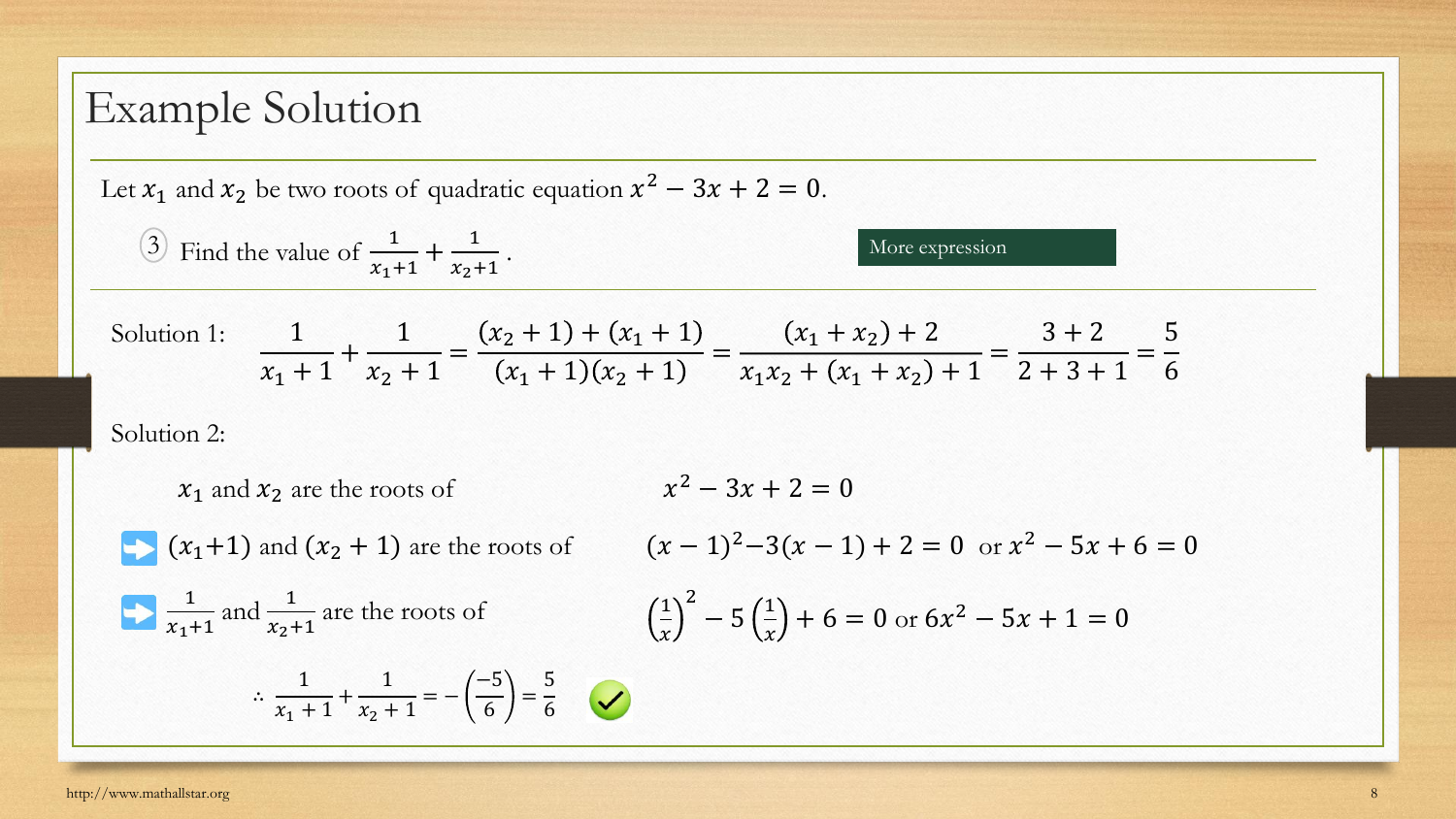Let  $x_1$  and  $x_2$  be two roots of quadratic equation  $x^2 - 3x + 2 = 0$ .

4) Write a recurrence relation for sequence  $y_n = x_1^n + x_2^n$ . Advanced topic

The answer is: 
$$
y_{n+2} - 3y_{n+1} + 2y_n = 0
$$
, and  $y_0 = 2$  and  $y_1 = 3$ .

This is because

$$
x_1^2 - 3x_1 + 2 = 0 \xrightarrow{\text{multiply } x_1^n} x_1^{n+2} - 3x_1^{n+1} + 2x_1^n = 0
$$
\n
$$
x_2^2 - 3x_2 + 2 = 0 \xrightarrow{\text{multiply } x_2^n} x_2^{n+2} - 3x_2^{n+1} + 2x_2^n = 0
$$
\n
$$
(x_1^{n+2} + x_2^{n+2}) - 3(x_1^{n+1} + x_2^{n+1}) + 2(x_1^n + x_2^n) = 0
$$
\n
$$
y_{n+2} - 3y_{n+1} + 2y_n = 0
$$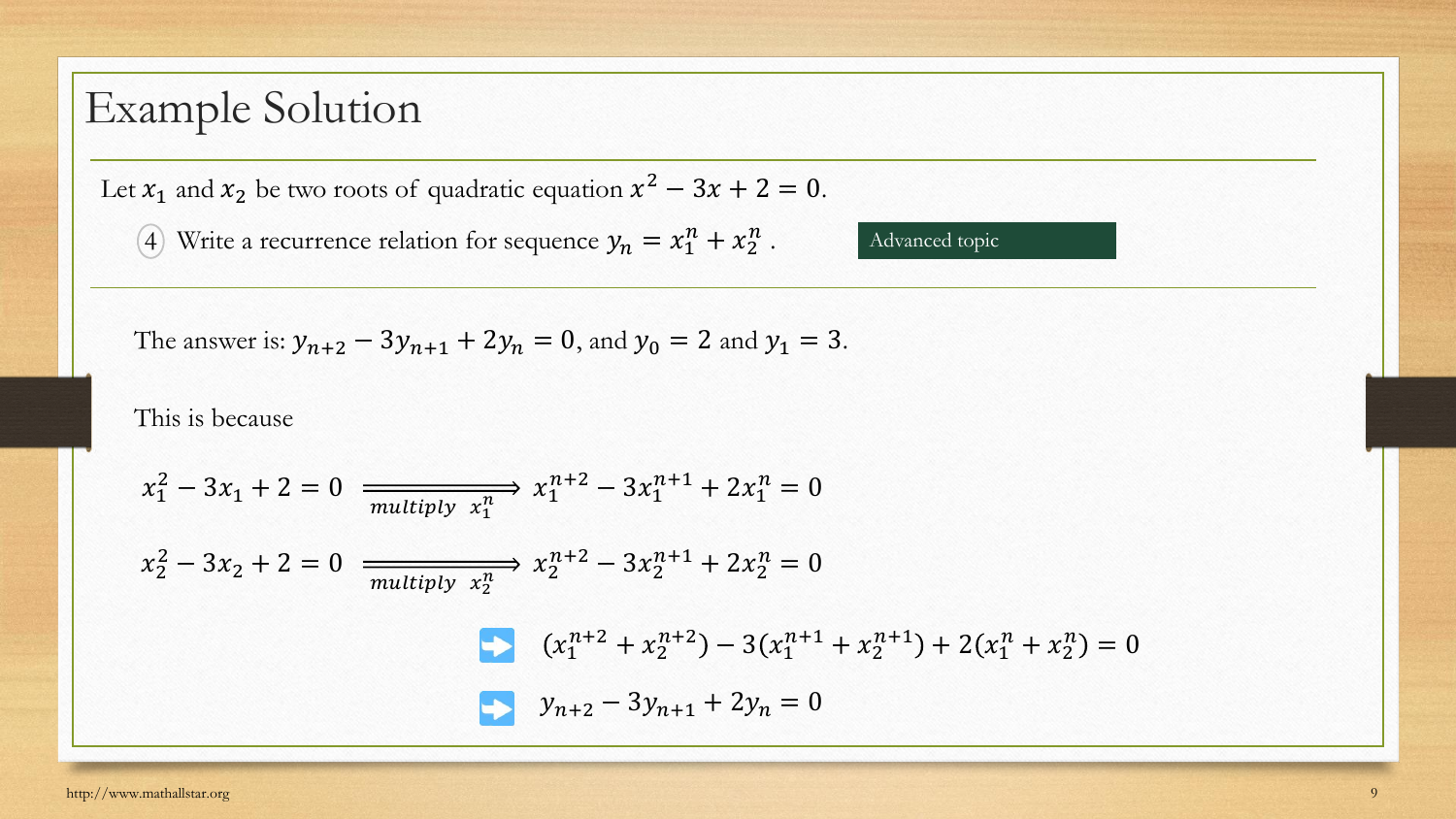# Example

Let  $x_1$  and  $x_2$  be two roots of quadratic equation  $x^2 - 3x + 2 = 0$ .

5 Find the value of  $x_1^3 + x_2^3$ .

Solution 1:

$$
x_1^3 + x_2^3 = (x_1 + x_2)^3 - 3x_1x_2(x_1 + x_2) = (3)^3 - 3 \times (2) \times (3) = 9
$$

Solution 2:

Let 
$$
y_n = x_1^n + x_2^n
$$
, then  $y_{n+2} - 3y_{n+1} + 2y_n = 0$ , or  $y_{n+2} = 3y_{n+1} - 2y_n$ .  
\n $y_0 = x_1^0 + x_2^0 = 2$   
\n $y_1 = x_1^1 + x_2^1 = 3$  by Vieta's theorem  
\n $\Rightarrow y_2 = 3y_1 - 2y_0 = 3 \times 3 - 2 \times 2 = 5$   
\n $\Rightarrow y_3 = 3y_2 - 2y_1 = 3 \times 5 - 2 \times 3 = 9$